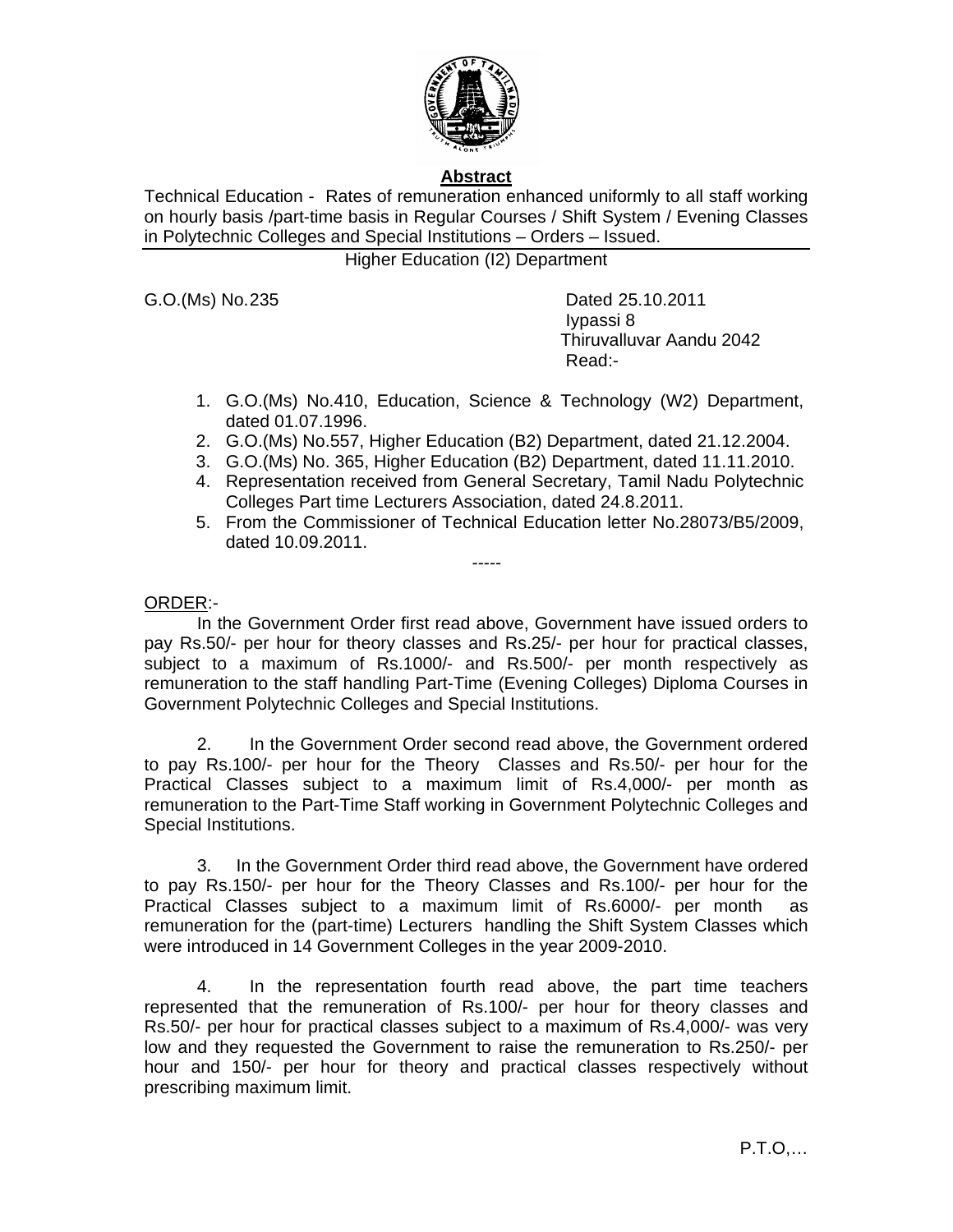5. In his letter fifth read above the Commissioner of Technical Education has also requested the Government to enhance the rates of remuneration uniformly to all staff working on hourly basis / part-time basis in Regular Courses / Shift System / Evening Classes (Part –Time) as per rates given below:-

Rs.200/- per hour for Theory Classes Rs.100/- per hour for Practical Classes Subject to the maximum limit of Rs.15,000/- per month.

6. The Government have examined the representation of part time lecturers and the proposal of the Commissioner of Technical Education careful and in modification of the orders issued in the Government Orders first to third read above and direct that the following rates of remuneration be allowed uniformly to all staff working on hourly basis / part-time basis in Regular Courses / Shift System/ Evening Classes (Part –Time) in Government Polytechnic Colleges and Special Institutions with effect from the date of issue of this order:-

Rs. 200/- per hour for Theory Classes Rs.100/- per hour for Practical Classes Subject to the maximum limit of Rs.10,000/- per month

 7. The expenditure sanctioned in para 6 above shall be debited to the following heads of accounts:-

- (i) 2203 00 Technical Education 105 Polytechnics I.Non Plan AA Government Polytechnic Colleges (Men)-33. Payments for Professional and Special Services -02 – Remuneration. (DPC 2203 00 105 AA 3328)
- (ii) 2203 00 Technical Education 105 Polytechnics I.Non Plan AB Government Polytechnic Colleges (Women)-33. Payments for Professional and Special Services – 02 Remuneration (DPC 2203 00 105 AB 3326)
- (iii) 2203 00 Technical Education 105 Polytechnics I.Non Plan AC Special Diploma Institutions – 33. Payments for Professional and Special Services – 02 Remuneration. (DPC 2203 00 105 AC 3324)
- (iv) 2203 00 Technical Education 105 Polytechnics Schemes in the Eleventh five year plan-II State Plan PC Central Polytechnic College, Tharamani, Chennai-09 Grants-in-Aid – 01 grants for Current Expenditure. (DPC 2203 00 105 PC 0911)
- (v) 2203 00 Technical Education 105 Polytechnics Schemes in the Eleventh five year plan-II State Plan PD Dr. Dharmambal Polytechnic College for Women, Tharamani, Chennai-09 Grants-in-Aid – 01 Grants for Current Expenditure. (DPC 2203 00 105 PD 0919)